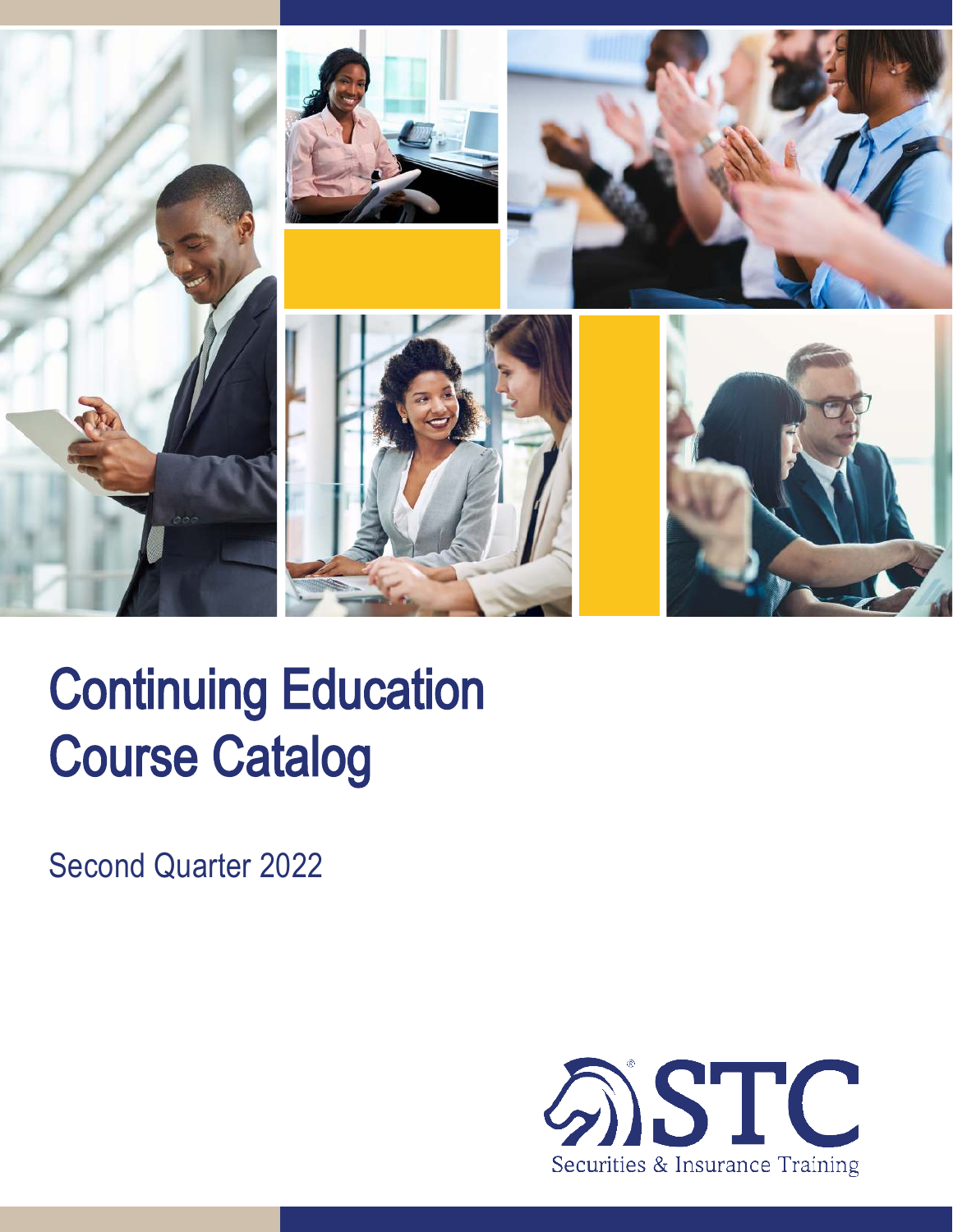## **Continuing Education Course Catalog**

Securities Training Corporation offers Firm Element continuing education courses in the following five different categories. With a wide variety of choices, you're sure to find what you need to satisfy your CE requirements.

## **Table of Contents:**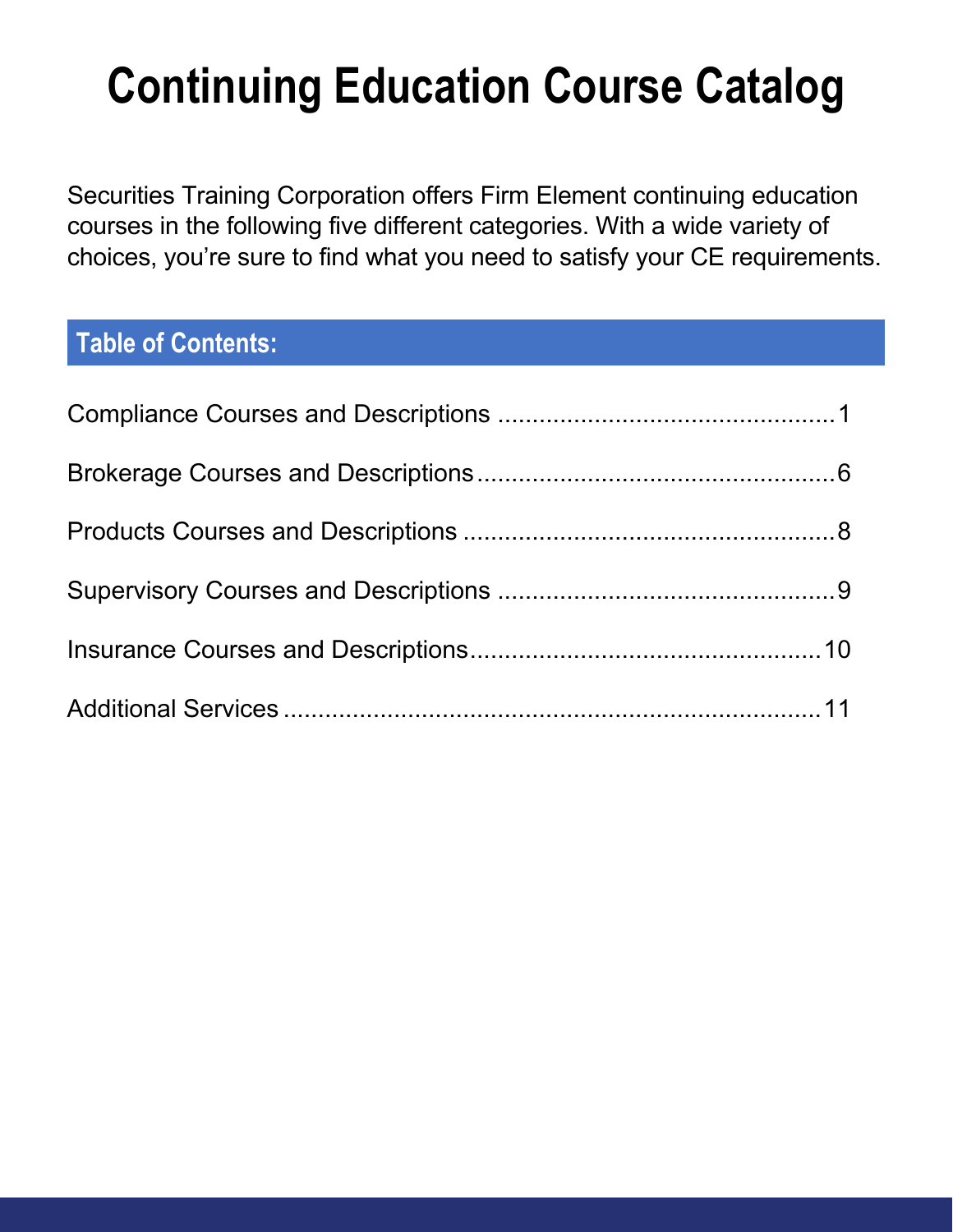## **Compliance Courses and Descriptions:**

| These courses are ideal for individuals who are interested in compliance related topics. |                                                                                                                                                                                                                                                                                                                                                                                                                                                         |
|------------------------------------------------------------------------------------------|---------------------------------------------------------------------------------------------------------------------------------------------------------------------------------------------------------------------------------------------------------------------------------------------------------------------------------------------------------------------------------------------------------------------------------------------------------|
| <b>Advising Senior Investors</b>                                                         | This course examines some of the regulatory concerns related to dealing with senior<br>investors. Topics include securities/plan recommendations, the use of potentially harmful<br>professional designations to impress seniors, and free-lunch senior seminars that are<br>potentially exploitive as means of drawing large crowds.                                                                                                                   |
| <b>AML - Customer Due Diligence</b><br>(CDD) Rule                                        | Under FinCEN's Customer Due Diligence (CDD) Rule, brokerage firms are required to<br>obtain and verify the identities of the individuals who control their corporate customers'<br>accounts. This course explains the CDD Rule and what must be done to be in compliance<br>with it.                                                                                                                                                                    |
| <b>AML-Institutional (Core)</b>                                                          | This course offers an in-depth discussion on money laundering, including recognizing<br>money laundering activities, reporting requirements, and the ways to prevent it. Case<br>studies offer examples on how to apply this knowledge.                                                                                                                                                                                                                 |
| <b>Anti-Bribery Legislation</b>                                                          | The Foreign Corrupt Practices Act (FCPA) outlaws the bribery of foreign officials. Failure<br>to comply with the FCPA is also a violation of FINRA Rule 2010 which requires member<br>firms to conduct themselves in accordance with just and equitable principles of trade. This<br>course will describe different attempts to curtail bribery of officials and the civil and<br>criminal penalties that have been imposed on violators.               |
| <b>Anti-Money Laundering 3.7</b><br>- Retail                                             | The SEC, FINRA, FinCEN, and the other financial regulators continue to make anti-<br>money laundering (AML) compliance a top priority. To further signal the seriousness with<br>which the regulators view AML compliance violations, the SEC has changed its "no-admit,<br>no-deny" settlement practices to require admission of wrongdoing in enforcement actions<br>if it's in the public interest.                                                  |
| <b>AML and Financial Crime -</b><br><b>Emerging Issues</b>                               | Criminals are always looking for their next opportunity and some are using the concerns<br>of the COVID-19 Pandemic for their own benefit. This course is essential for those who<br>want to be kept up to date regarding provisions of the Anti-Money Laundering Act of<br>2020, including customer due diligence, how to report suspicious activities, and the<br>growing problem of account takeovers.                                               |
| <b>AML and Financial Crime -</b><br><b>Emerging Trends (Institutional)</b>               | Anti-money laundering (AML) enforcement actions typically focus on instances in which a<br>firm has failed to detect and report the signs (red flags) that a financial crime was in<br>progress. This can be the case regardless of whether the firm itself was involved with the<br>activity. This course reviews the red flags that the regulators have identified and how to<br>report them as suspicious activities.                                |
| AML and Financial Crime -<br><b>Emerging Trends in the Futures</b><br><b>Industry</b>    | Based on a review of CTFC and SEC regulations, this course explores how futures<br>trading firms and their associated persons can defend themselves and their customers<br>against criminal activity. Additionally, the course examines some FinCEN advisories<br>regarding how criminals are exploiting the COVID-19 Pandemic for their own benefits.                                                                                                  |
| <b>AML and Financial Crime 2022</b><br>– Retail                                          | The COVID-19 Pandemic has created unprecedented challenges for all forms of<br>business. Many broker-dealers were compelled to close their offices to help control the<br>spread of the disease and abruptly transition their staff to working remotely. This course<br>will review the red flags that FINRA and the other regulators have identified as specifically<br>challenging as firms continue to enforce their anti-money laundering policies. |
| <b>Anti-Money Laundering</b><br>- Institutional 3.7                                      | The SEC, FINRA, FinCEN, and the other financial regulators continue to make anti-<br>money laundering (AML) compliance a top priority. This course will focus on the use of<br>delivery versus payment (DVP) and receipt versus payment (RVP) accounts, in particular,<br>those of foreign financial institutions.                                                                                                                                      |
| <b>Branch Office Inspections</b>                                                         | Branch inspections continually uncovered a wide variety of violations, such as<br>unregistered personnel selling securities, unsuitable recommendations, inappropriate<br>switching of securities, unauthorized outside activities, insider trading, and the sale of<br>unregistered securities. This course examines the red flags that will catch the attention of<br>the examiners.                                                                  |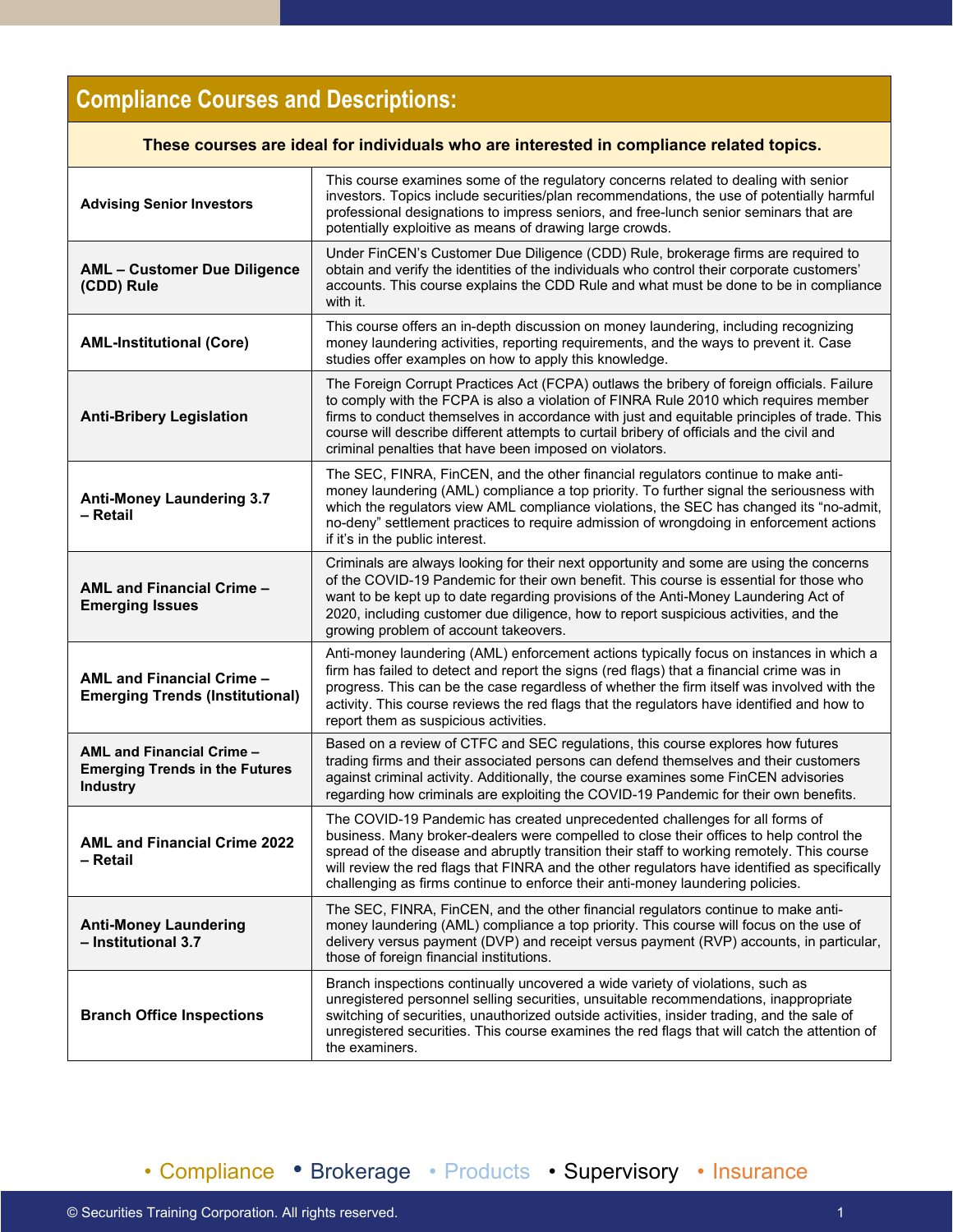| <b>Business Entertainment</b>                                                                                             | Although FINRA has not imposed dollar limits on business entertainment, most member<br>firms have established their own. This course examines the specific written policies that<br>member firms must establish which are tailored to its type of business and location to<br>prevent entertainment that causes a conflict of interest between the member firm and its<br>customers' best interests.                                                                   |
|---------------------------------------------------------------------------------------------------------------------------|------------------------------------------------------------------------------------------------------------------------------------------------------------------------------------------------------------------------------------------------------------------------------------------------------------------------------------------------------------------------------------------------------------------------------------------------------------------------|
| <b>Common Compliance Issues</b><br>for Broker-Dealers - 3.4                                                               | State securities Administrators examine their registered broker-dealers every year. This<br>course examines some of the common problems that they have found and address what<br>firms should do about them.                                                                                                                                                                                                                                                           |
| <b>Communicating with</b><br><b>Institutional Investors</b>                                                               | Regulators have not historically distinguished between institutional and retail investors in<br>their communications rules. However, recent rule changes have loosed the regulatory<br>requirements for institutional sales materials and placed more responsibility on the firms<br>themselves for policing communications with their institutional investors.                                                                                                        |
| <b>Consolidated Audit Trail (CAT)</b>                                                                                     | The SEC has created the Consolidated Audit Trail (CAT) system to simplify an order's<br>progression from its initial receipt to its eventual execution or cancellation. This course will<br>examine SEC Rule 613 and FINRA's Rule 6800 Series which provide details of the<br>provisions and terminology related to the CAT system.                                                                                                                                    |
| <b>Customer Communications for</b><br>the Institutional Professional                                                      | There are a significant number of rules and regulations that a registered representative<br>must observe when communicating with institutional clients. Included are discussions on<br>collateralized mortgage obligations (CMOs) and security futures that are not in the<br>Customer Communications for the Retail Professional course.                                                                                                                              |
| <b>Customer Communications for</b><br>the Retail Professional                                                             | This course provides a comprehensive survey of the many rules and regulations that a<br>registered representative must observe when communicating with retail clients. Included<br>are discussions on mutual funds, variable life insurance, and annuities which are not<br>included in the Customer Communications for the Institutional Professional course.                                                                                                         |
| <b>Cybersecurity</b><br>- FINRA Findings and<br><b>Recommended Practices</b>                                              | A FINRA report on cybersecurity practices stated that broker-dealers will continue to face<br>a variety of rapidly evolving threats and need a well-designed and adaptable program to<br>address these threats. This course will examine how a firm can show evidence that it's<br>making a good-faith effort to identify risks and taking steps to guard against their<br>occurrence.                                                                                 |
| <b>E-mail - Important Compliance</b><br><b>Considerations</b>                                                             | This course reviews what a person needs to remember when using email. Related issues<br>include which communications need approval by a supervisor, suitability considerations,<br>firm policies for detecting customer complaints, and verifying that instructions to transmit<br>funds are legitimate.                                                                                                                                                               |
| <b>Ethical Considerations Facing</b><br><b>Investment Adviser</b><br><b>Representatives</b>                               | Investment adviser representatives must adhere to a fiduciary standard (i.e., to act solely<br>in the best interests of their firms' clients). Additionally, advisory firm are expected to<br>adopt written policies and procedures that will detect, prevent, and correct violations of<br>the securities laws. This course will address how all of these requirements come together<br>to help IARs meet their ethical challenges.                                   |
| <b>Ethical Considerations for</b><br><b>Operations Personnel</b>                                                          | Although regulators typically focus their attention on employees who interact directly with<br>the public, operations personnel also face regulatory scrutiny and are subject to strict<br>legal and ethical obligations. This course focuses on the operations area of a broker-<br>dealer that has responsibility for trade confirmation, transaction settlement, custody,<br>account transfer and maintenance, securities lending, and creation of account records. |
| <b>Ethical Decision Making for</b><br><b>Commodities Professionals</b><br>(Satisfies NFA Rule 2.9<br><b>Requirements)</b> | Through a series of discussions and real-life scenarios, this course presents examples of<br>ethical dilemmas and how to avoid them. Topics include knowing a firm's ethical standards,<br>NFA rules, dealing fairly with customers and colleagues, insider trading, and fraud.                                                                                                                                                                                        |
| <b>Ethical Decision Making for</b><br><b>Financial Professionals</b>                                                      | Through a series of discussions and case studies, this course presents examples of<br>ethical dilemmas and how to avoid them. Topics include understanding your firm's code-<br>of-ethics, fair dealing, insider trading, churning, and fraud.                                                                                                                                                                                                                         |
| <b>Ethical Decision Making for</b><br><b>Associated Persons of</b><br><b>Registered Swap Dealers</b>                      | Professionally, ethics refers to the code of conduct that governs that group's actions (i.e.,<br>how members interact with outsiders and with one another). Through multiple case studies<br>and discussions, this course will examine industry practices, regulations, and standards to<br>provide a starting point for determining the appropriate way to conduct business.                                                                                          |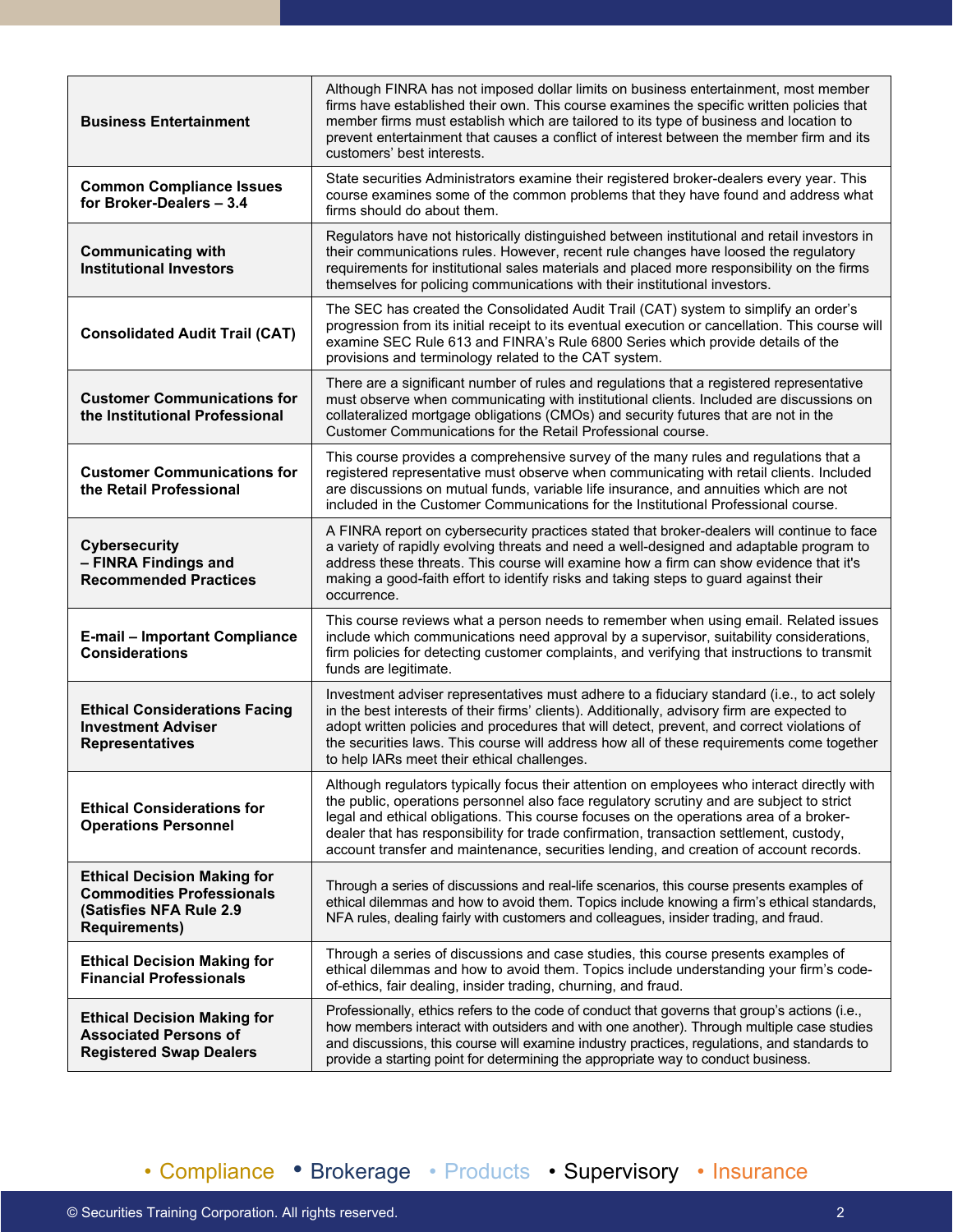| <b>Ethical Issues Facing</b><br><b>Registered Representatives</b> | Acting ethically is not just a matter of adhering to FINRA rules, securities laws, and written<br>supervisory procedures. These securities industry rules, laws, and procedures merely lay<br>the foundation for ethical conduct. This course will examine practices that must be<br>avoided and will stress that, by keeping the client's best interests in mind, registered<br>representatives are more likely to satisfy their ethical obligations.                                                                                                |
|-------------------------------------------------------------------|-------------------------------------------------------------------------------------------------------------------------------------------------------------------------------------------------------------------------------------------------------------------------------------------------------------------------------------------------------------------------------------------------------------------------------------------------------------------------------------------------------------------------------------------------------|
| <b>Financial Exploitation of</b><br><b>Vulnerable Adults</b>      | Sadly, seniors and younger adults with mental or physical disabilities become vulnerable to<br>financial abuse and exploitation. This course covers the warning signs that suggest financial<br>exploitation and describes what to do if a client may be a victim of such action.                                                                                                                                                                                                                                                                     |
| <b>FINRA Equity and</b><br><b>Debt Research Rules</b>             | The rules for research analysts of member firm include ensuring that the firms have<br>written policies and procedures in place for controlling conflicts of interest, including the<br>creation of information barriers to keep analysts from being overly influenced by<br>investment banking and/or sales and trading. Additionally, a new rule covers debt<br>securities for the first time, thereby making compliance more complicated for firms that<br>publish debt research.                                                                  |
| <b>FINRA Suitability Rules</b>                                    | This course compares FINRA's updated suitability rules with previous rules, detailing the<br>differences and, most importantly, explaining what they mean.                                                                                                                                                                                                                                                                                                                                                                                            |
| 529 Savings Plans<br>- Suitability and Share Classes              | Ensuring that investors are not overcharged for investments in funds that offer multiple<br>share classes has long been a concern of the regulators. This course will examine 529<br>plans, the share classes they typically offer, and how to determine which class is best for<br>particular customers.                                                                                                                                                                                                                                             |
| <b>Fixed-Income Trade</b><br><b>Surveillance</b>                  | Many of FINRA's rules related to trade surveillance that apply in the equity markets also<br>apply in the fixed income (bond) markets. Some of the prohibited activities that trade<br>surveillance professionals in the bond market seek to identify include unfair prices, quotes<br>and trades that are not bona fide, trades that violate best execution standards, excessive<br>markups, markdowns and commissions, price collusion, trading ahead of customer's<br>orders, front running, insider trading, wash trades, and parking violations. |
| <b>Front-Running Block</b><br><b>Transactions</b>                 | Using concrete examples based on regulatory actions, this course explains what front-<br>running is and the implications of FINRA Rule 5270. Also examined is when a trader who<br>has information about an imminent block transaction may resume trading and what<br>exceptions exist which allow broker-dealers to continue to trade when the trading desk<br>has knowledge that a block transaction is imminent.                                                                                                                                   |
| <b>Gifts and Gratuities</b>                                       | Regulators are continually scrutinizing gift-giving and entertainment practices related to<br>brokerage business. This course examines the seemingly harmless actions that may<br>result in regulatory problems for representatives and their firms.                                                                                                                                                                                                                                                                                                  |
| <b>Identity Theft and</b><br>Cybersecurity                        | Cyber-attackers have impacted multiple large financial institutions by using the speed and<br>anonymity of the Internet—which is ultimately a threat to the stability of the financial<br>system. This course will examine the steps that must be taken to prevent, detect, and<br>respond to such attacks, as well as the different methods offered by FINRA and other<br>regulators to counter identity theft.                                                                                                                                      |
| <b>Identity Theft - SEC Red Flag</b><br><b>Rules</b>              | This course is the perfect introduction to the SEC rule which requires financial firms to<br>implement a written program to detect, prevent, and mitigate identify theft in connection<br>with the opening and/or maintaining of consumer account. The course will examine how<br>firms must customize their program to their specific situation.                                                                                                                                                                                                     |
| <b>Insider Trading - Core</b>                                     | This course will examine the steps that regulators take to detect and punish any person<br>who trades on inside information, the obstacles that are in place to prevent insider<br>trading, and how registered representatives can avoid, identify, preempt, and deal with<br>potential insider trading situations.                                                                                                                                                                                                                                   |
| <b>Insider Trading 1.0</b>                                        | This course provides an in-depth discussion of how suspicious trading is investigated, the<br>steps taken to prevent abuses, and how the rules are enforced.                                                                                                                                                                                                                                                                                                                                                                                          |
| <b>Insider Trading 3.0</b>                                        | A brokerage firm can face severe penalties if an employee is convicted of insider trading<br>and the firm is held responsible for the failure to supervise. This course will examine the<br>different ways of blocking information, the methods of preventing trading issues at the<br>registered representative level, identifying potential insider trading, and the appropriate<br>steps to take when insider trading is suspected.                                                                                                                |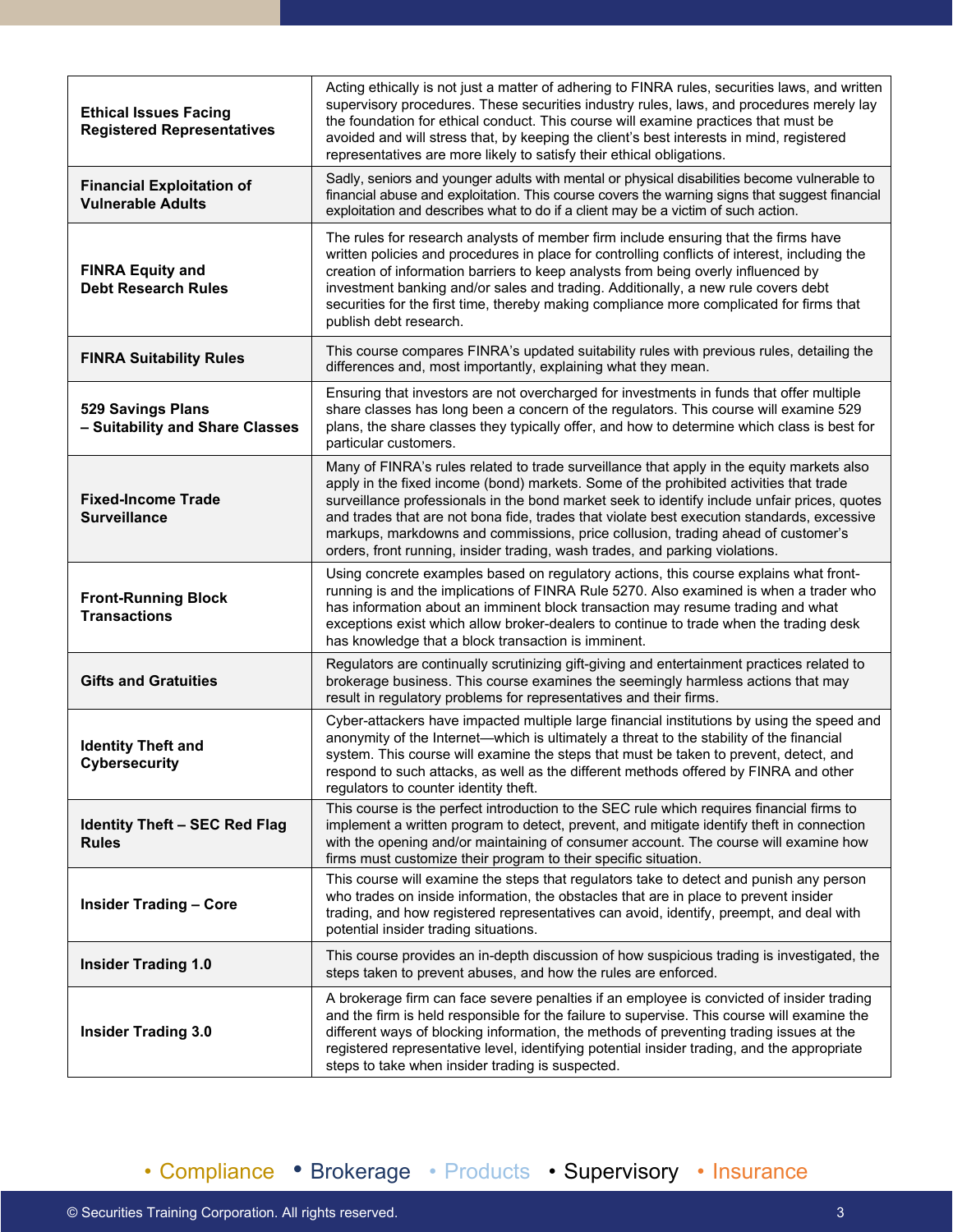| <b>Institutional Sales and Trading</b><br><b>Practices - Debt</b>                                                                | This course provides a thorough analysis of sales and trading rules as they apply to fixed-<br>income transactions for institutional customers. Topics include insider trading, information<br>barriers, and suitability issues for institutional clients.                                                                                                                                     |
|----------------------------------------------------------------------------------------------------------------------------------|------------------------------------------------------------------------------------------------------------------------------------------------------------------------------------------------------------------------------------------------------------------------------------------------------------------------------------------------------------------------------------------------|
| <b>Institutional Sales and Trading</b><br><b>Practices - Equities</b>                                                            | This course provides a thorough analysis of sales and trading rules as they apply to<br>equity transactions for institutional customers. Topics include proprietary trading, insider<br>trading, information barriers, and suitability issues for institutional investors.                                                                                                                     |
| <b>Investment Adviser</b><br><b>Representatives (IARs) -</b><br><b>Conflicts of Interest and</b><br><b>Fiduciary Obligations</b> | This course examines the role of a fiduciary (a person who acts on behalf of another and<br>must always put the other person's interests first) and describes their specific<br>responsibilities and how conflicts of interest could be minimized.                                                                                                                                             |
| <b>Investment Adviser</b><br><b>Representatives (IARs) -</b><br><b>Dealing with Customers</b>                                    | IARs must follow many rules when interacting with clients. This course examines the<br>brochure rule, the role of acting as a solicitor, dealing with advisory contracts, suitability,<br>advertising, and correspondence.                                                                                                                                                                     |
| <b>Investment Advisers</b><br>- Avoiding Common<br><b>Compliance Problems 3.4</b>                                                | After members of NASAA conducted a series of coordinated examinations of state-<br>registered investment advisers, they identified many common problems. This course will<br>examine those problems and what firms need to do if they're switching from SEC to state<br>registration as a result of the Dodd-Frank Act.                                                                        |
| <b>Municipal Securities</b><br>- Rule Changes and Recent<br><b>Developments</b>                                                  | This course reviews the MSRB's updated policies regarding the retention of books and<br>records, periodic examinations of its members, and rules for brokers' brokers and<br>municipal securities professionals. The new provisions strive to achieve fair principles of<br>trade across the municipal securities markets.                                                                     |
| <b>New Issue Rule</b>                                                                                                            | FINRA's New Issue Rule specifically prohibits its member firms from selling a new issue<br>to any accounts in which a restricted person has a beneficial interest. This course will<br>describe and define the terms "new issue" and "restricted person," but will also examine<br>the procedures that a firm must follow when selling new issues and the general<br>exemptions from the rule. |
| <b>Political Contributions by</b><br><b>Investment Advisers</b>                                                                  | Investment advisers are required to adopt robust policies and procedures that are<br>designed to detect and prevent contributions being made to influence the selection of a<br>firm by a government entity (i.e., the pay to play rules). This course will examine the<br>prohibited practice, but also the creation of a code of ethics by an adviser.                                       |
| <b>Preventing and Dealing with</b><br><b>Sexual Harassment in the</b><br>Workplace                                               | Harassment prevention training is now mandatory for employers in many states. Using<br>realistic examples and scenarios that are tailored to the financial industry, this course will<br>help identify sexual harassment in the workplace, prevent it, and take appropriate action if<br>it occurs.                                                                                            |
| <b>Private Placements, Retail</b><br><b>Communications, and the</b><br><b>Revised Accredited Investor</b><br><b>Definition</b>   | Due to the significant time and costs involved in conducting a public offering, many small<br>issues of securities are conducted as private placements under Regulation D. This course<br>covers the Rule 506(b) and 506(c) exemptions of Regulation D, the SEC's revised definition<br>of accredited investors, and FINRA's rules regarding communication with the public.                    |
| <b>Protecting Customer Account</b><br><b>Information</b>                                                                         | Given the significant amount of confidential, non-public customer information in the public<br>domain, it means there's more information to protect. This course will examine the steps<br>taken by Congress, the SEC, and FINRA to ensure protection is provided.                                                                                                                             |
| <b>Protecting Your Customer and</b><br><b>Yourself Against Fraud</b>                                                             | FINRA has urged firms to be proactive in helping to educate customers about how to<br>avoid being victims of financial fraud. This course addresses cold-calling abuses,<br>spreading false and misleading rumors, both penny stock and pump-and-dump schemes,<br>Ponzi schemes, Internet investment fraud, and corporate fraud.                                                               |
| <b>Record Creation and Retention</b><br>for the Financial Professional                                                           | What records are broker-dealers and their employees required to keep, for how long, and<br>in what format? This course examines the process of completing order tickets and<br>collecting customer account information-two responsibilities that registered<br>representatives perform every day.                                                                                              |
| <b>Red Flags for Operations</b><br><b>Professionals - Penny Stock</b><br><b>Fraud</b>                                            | Red flags—situations that may indicate that a violation has taken place—can appear in a<br>variety of operational areas, including new accounts, account maintenance, trade and<br>settlement, clearing, and cashiering. This course specifically focuses on the red flags<br>related to low-priced securities (penny stock.)                                                                  |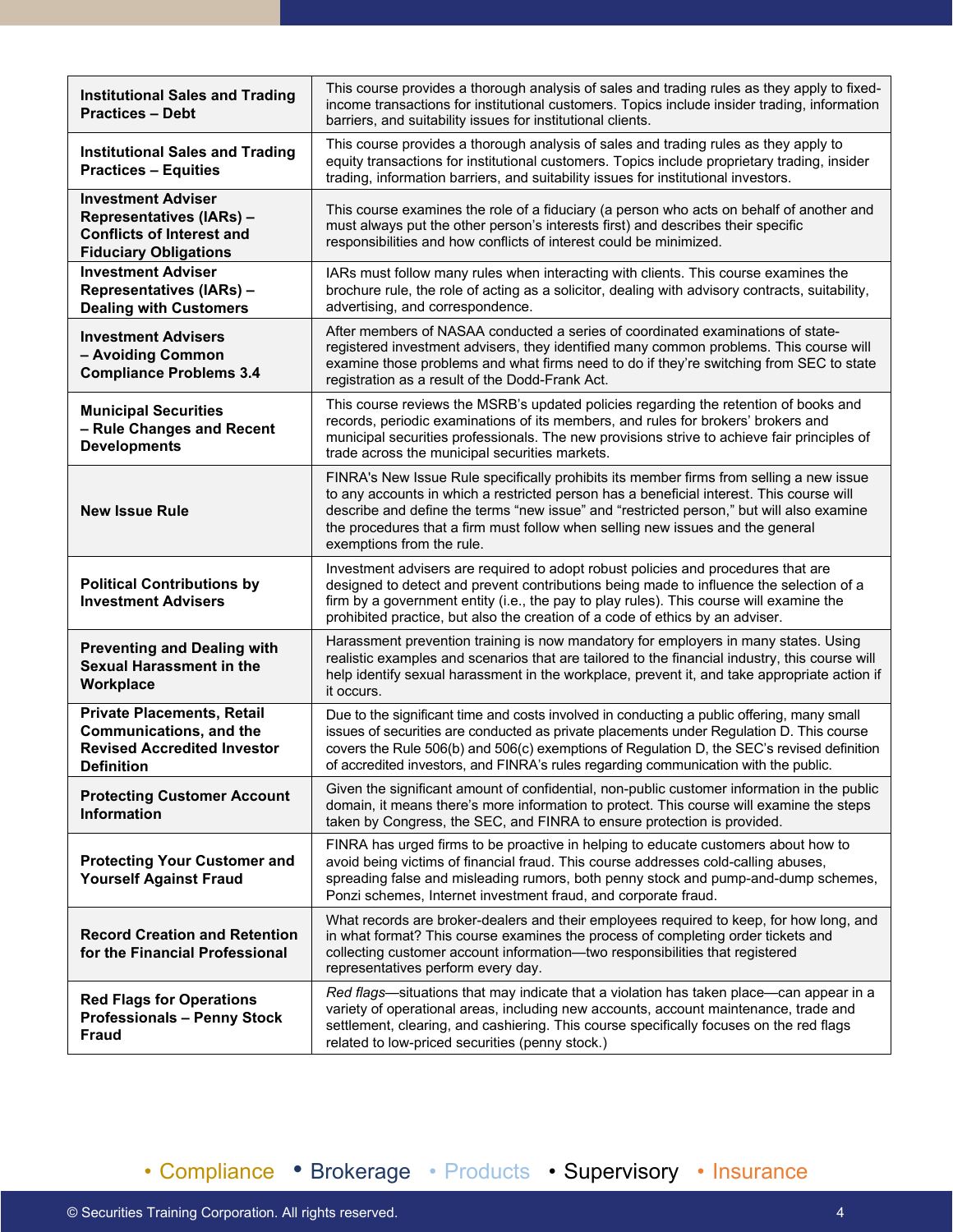| <b>Regulation Best Interest</b><br>(Reg BI)                                                      | The SEC's Regulation Best Interest (Reg BI) creates a new higher standard that broker-<br>dealers and their registered representatives must follow when recommending securities or<br>investment strategies to retail customers. Any products or strategies that these firms or<br>individuals recommend to retail customers must be in the best interest of the investors (not<br>just suitable). This course will examine the different aspects of Reg BI, the new Customer<br>Relationship Summary (Form CRS), as well as new interpretations under the Investment<br>Advisers Act of 1940 regarding financial advice and retail clients. |
|--------------------------------------------------------------------------------------------------|----------------------------------------------------------------------------------------------------------------------------------------------------------------------------------------------------------------------------------------------------------------------------------------------------------------------------------------------------------------------------------------------------------------------------------------------------------------------------------------------------------------------------------------------------------------------------------------------------------------------------------------------|
| <b>Regulation SHO</b>                                                                            | The SEC has regulated short sales since the late 1930s with decades old rules. As<br>technology revolutionized the securities industry, regulators were forced to reevaluate long-<br>standing regulations-particularly naked short selling. This course examines Regulation SHO<br>as the SEC's ongoing response to short sale abuses in the markets.                                                                                                                                                                                                                                                                                       |
| <b>Rules to Protect Vulnerable</b><br><b>Seniors from Financial</b><br><b>Exploitation</b>       | Since financial abuse is growing in proportion to the aging population, FINRA has<br>proposed two rule changes-(1) to allow the placement of a temporary hold on a<br>disbursement of funds or securities and the execution of securities transactions in a<br>customer's account and (2) to stress the importance of obtaining the name of a trusted<br>contact person with whom to get in touch to discuss suspected exploitation. This course<br>will examine the rule, the red flags of diminished capacity and elder abuse, and compare<br>FINRA's proposed rules to NASAA's Model Rule on the same subject.                            |
| <b>SEC Administrative</b><br><b>Proceedings</b><br>- Are They Fair?                              | SEC administrative proceedings are used to resolve allegations of wrongdoing within the<br>securities industry, but they have come under fire with challenges to the process being<br>aired in federal courts and media publications. This course will examine the<br>disproportionate rate in decisions rendered against respondents in administrative<br>proceedings, as compared to actions heard in federal courts. Ultimately, this has led some<br>to question the impartiality of the SEC proceedings.                                                                                                                                |
| <b>SEC Risk Alert - Customer</b><br><b>Sales of Unregistered Micro-</b><br><b>Cap Securities</b> | The SEC issued a Risk Alert to remind broker-dealers of their obligation to monitor their<br>clients' transactions in unregistered securities—particularly micro-cap securities—and to<br>be reasonably certain that these unregistered securities are eligible for resale to the public.<br>This course will focus on a firm's obligation to carry out a heightened investigation before<br>executing a transaction when a suspicious activity (red flag) is observed surrounding the<br>transaction.                                                                                                                                       |
| SEC Rule 15a-6                                                                                   | Rule 15a-6 allows foreign broker-dealers—particularly those with chaperoning<br>arrangements-to access U.S. investors. This course will examine chaperoning<br>arrangements and the specific requirements that must be met to avoid registration.                                                                                                                                                                                                                                                                                                                                                                                            |
| <b>Social Media and How Its</b><br><b>Regulated</b>                                              | With the rise of social media as a communication medium, it's important to realize that<br>FINRA's rules regarding communicating with the public are still applicable. These rules are<br>designed to protect investors from false or misleading claims, exaggerated statements,<br>and material omissions. This course will examine key areas and concepts when firms and<br>their associated persons are using social media.                                                                                                                                                                                                               |
| <b>Social Media and Investment</b><br><b>Advisers</b>                                            | While social media is the new frontier for many investment advisers, regulators are still trying<br>to determine the best way to protect investors without unduly restricting legitimate business<br>activity. This course will examine how firms must incorporate social media in their compliance<br>programs and regularly evaluate the effectiveness of their plans and procedures.                                                                                                                                                                                                                                                      |
| STC AML - Retail (Core)                                                                          | For anyone who's interested in learning about the progression of anti-money laundering<br>(AML) policy, this is the perfect course. Readers will learn about the stages of money<br>laundering, reporting requirements, as well as the importance of customer due diligence<br>and identification.                                                                                                                                                                                                                                                                                                                                           |
| <b>Suitability and Financial</b><br><b>Planning</b>                                              | Determining suitability is a complicated process that's rarely black and white. Using<br>concrete examples, this course reviews the process of building customer profiles and<br>selecting suitable investments.                                                                                                                                                                                                                                                                                                                                                                                                                             |
| <b>Suitability and Investment</b><br><b>Risks</b>                                                | Suitability has two aspects—(1) to know your customer and (2) to know your products. One<br>of the key elements in understanding investment products is analyzing the types of risk<br>they entail. This course reviews the most common types of investment risk and the<br>products with which these risks are associated.                                                                                                                                                                                                                                                                                                                  |
| The SECURE Act                                                                                   | Congress passed the Setting Every Community Up for Retirement Enhancement (SECURE)<br>Act to enhance and increase access to retirement savings plans. This course describes the<br>changes that impact individual investors as well as those that the affect employers.                                                                                                                                                                                                                                                                                                                                                                      |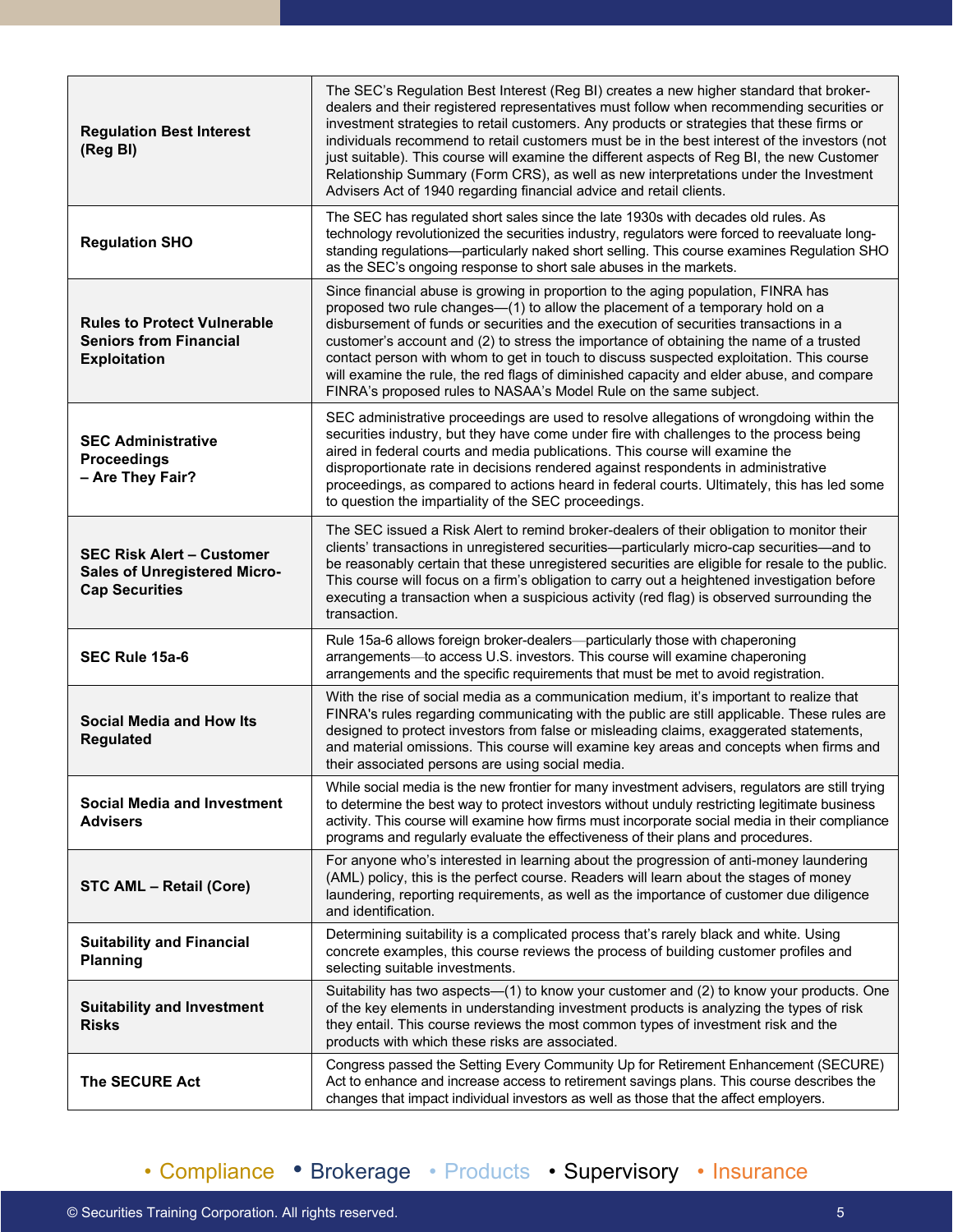## **Brokerage Courses and Descriptions:**

| These courses are ideal for individuals who are interested in brokerage related issues. |                                                                                                                                                                                                                                                                                                                                                                                                                |
|-----------------------------------------------------------------------------------------|----------------------------------------------------------------------------------------------------------------------------------------------------------------------------------------------------------------------------------------------------------------------------------------------------------------------------------------------------------------------------------------------------------------|
| <b>Becoming an Investment</b><br><b>Adviser Representative (IAR)</b>                    | For anyone interested in becoming an investment adviser representative, this is the<br>program to choose. This course provides an overview of the investment advisory business<br>and also examines the process by which a person can become licensed as an investment<br>adviser representative (IAR).                                                                                                        |
| <b>High Frequency Trading and</b><br><b>Market Regulation</b>                           | With trading going from seconds to microseconds, algorithms and high-speed trading<br>systems can invite abuse. This course examines the advanced surveillance systems (e.g.,<br>MIDAS and CAT), which have been implemented by the SEC and SROs to ensure they're<br>better equipped to stop abuses such as pinging, spoofing, quote stuffing, and layering.                                                  |
| <b>Market Manipulation - Spoofing</b><br>and Layering                                   | This course examines FINRA's surveillance report card which assesses the effectiveness<br>of a firm's software systems in capturing and preventing market manipulation—primarily<br>layering and spoofing. FINRA also focuses on how a firm uses the information that's<br>taken from the report cards to improve its operations and compliance.                                                               |
| <b>Markups for Fixed-Income</b><br><b>Securities</b>                                    | To guide its members in calculating fair prices, FINRA requires that they follow the 5%<br>Markup Policy, which is a guideline, but not a rule. This course describes the factors that<br>firms must take into account when determining an appropriate markup, markdown, or<br>commission, but also examines interpretations of FINRA rules to clarify how markups on<br>debt securities should be calculated. |
| <b>Master/Subaccounts</b>                                                               | This course examines the risk of allowing unscrupulous clients to manipulating this<br>account structure to engage in illegal activities, such as money laundering, insider<br>trading, market manipulation, account intrusion, breaches in information security, acting<br>as an unregistered broker-dealer, and using excessive leverage.                                                                    |
| <b>Online Distribution Platforms</b>                                                    | Online distribution platforms allow small businesses and startups to raise capital in a<br>relatively new way—which is commonly referred to as crowdfunding. This course will<br>examine Regulation Crowdfunding as well as the exemptions that are available for<br>different issuers.                                                                                                                        |
| <b>Research Analysts and</b><br><b>Investment Banking Business</b>                      | A FINRA member firm is prohibited from changing research, a rating, or a price target as<br>an inducement for receiving investment banking business. This course will follow a case<br>study of an investment banking firm to observe its adherence to FINRA rules.                                                                                                                                            |
| <b>Retirement Planning I-Helping</b><br><b>Clients Save for Retirement</b>              | Planning for retirement can be one of the most challenging yet rewarding tasks. This<br>course covers the many aspects of retirement planning— how to determine the savings<br>needed, the common types of retirement vehicles that are available to investors, and how<br>to invest retirement assets.                                                                                                        |
| <b>Retirement Planning II-</b><br><b>Retirement Day and Beyond</b>                      | A person needs to be prepared for the big retirement day. This course explores common<br>decisions that new retirees must make as well as how to allocate and withdraw funds<br>during retirement.                                                                                                                                                                                                             |
| <b>Rule and Practices Institutional</b><br><b>Traders Need to Know</b>                  | Regulators are continually strengthening their surveillance systems and scrutinizing the<br>trading activities of institutional traders. This course examines SEC and FINRA rules<br>which govern orderly execution and trade reporting that institutional traders must know.                                                                                                                                  |
| <b>Rules for Equity Research</b><br><b>Analysts</b>                                     | This course describes the new rules and registration requirements for research analysts<br>and their supervisors.                                                                                                                                                                                                                                                                                              |
| <b>Selling Away Your Career</b>                                                         | Due to the significant recent increase in the number of regulatory actions involving<br>"selling away" and outside business practices, this course will examine the steps that<br>must be taken to ensure that registered representatives do not violate the rule.                                                                                                                                             |
| <b>Selling Securities in a Banking</b><br><b>Environment</b>                            | This course provides an overview of the regulations governing the sale of securities in a<br>bank under the Gramm-Leach-Bliley (GLB) Act. Discussions include the impact of GLB,<br>privacy rules, suitability issues, and communications with the public.                                                                                                                                                     |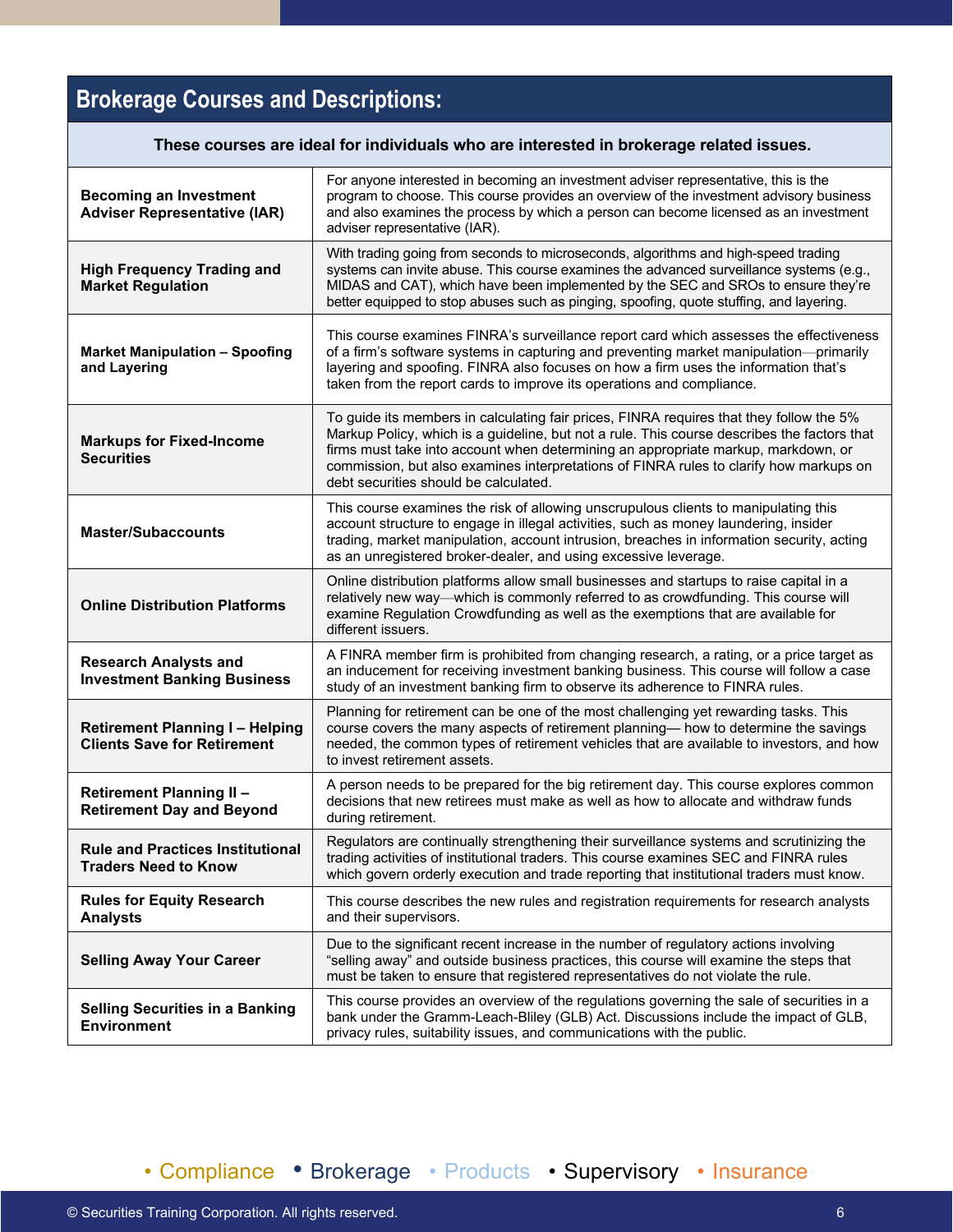| The Wave Theories of<br><b>Technical Analysis</b> | This course takes a brief look at the beginnings of technical analysis and the importance<br>that it places on understanding the current trend of the market and on forecasting stock<br>prices. Included are details of the importance of Wave Theories.             |
|---------------------------------------------------|-----------------------------------------------------------------------------------------------------------------------------------------------------------------------------------------------------------------------------------------------------------------------|
| <b>Understanding Investor</b><br>Psychology       | Traditional economic theory assumes that investors make rational decisions to maximize<br>their wealth, but this is not always the case. How do investors actually behave? Behavioral<br>finance and examining the psychology of investors will provide some answers. |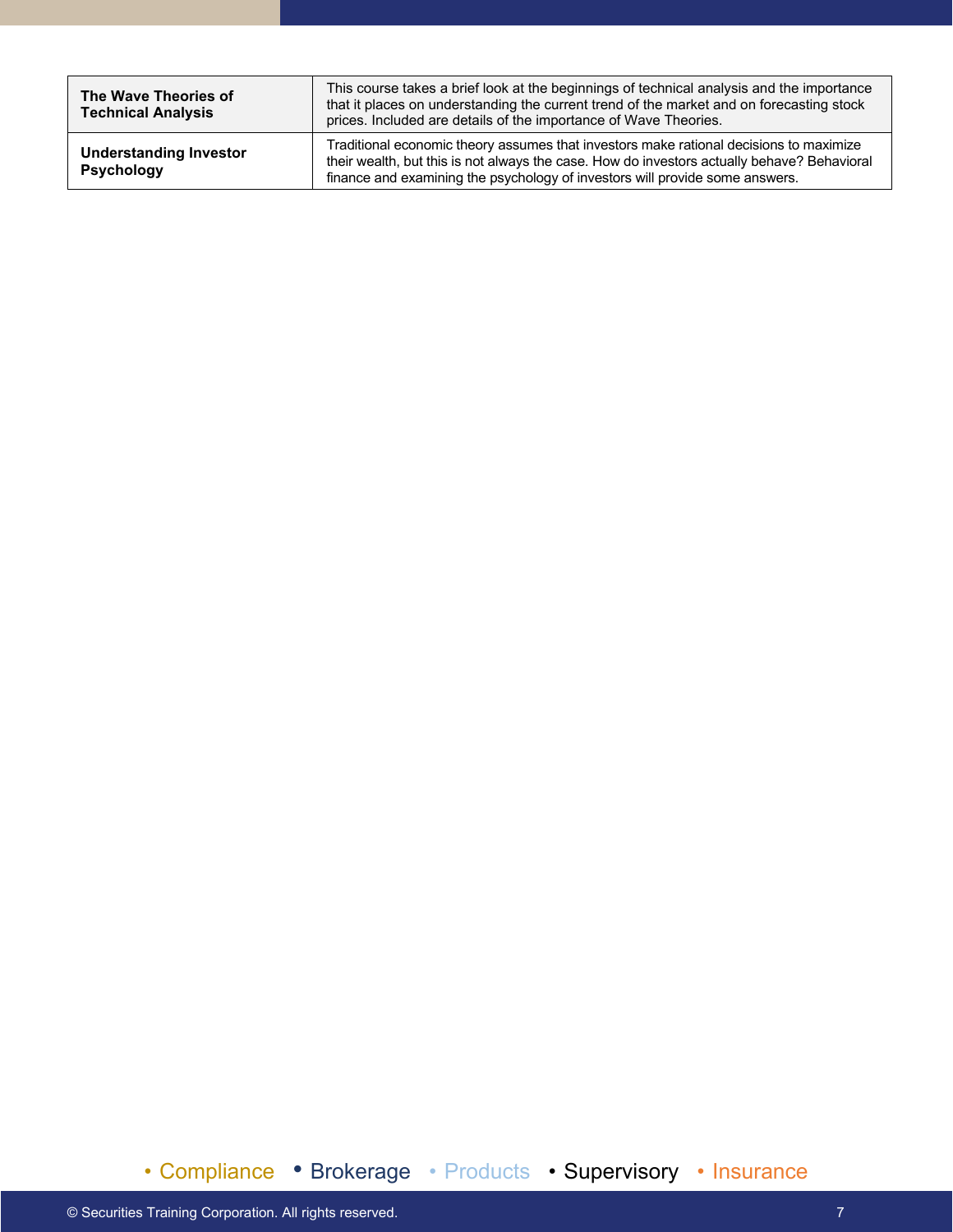## **Products Courses and Descriptions:**

| These courses are ideal for individuals who are interested in the characteristics of securities products.                |                                                                                                                                                                                                                                                                                                                                                                                                                                                                                                                            |
|--------------------------------------------------------------------------------------------------------------------------|----------------------------------------------------------------------------------------------------------------------------------------------------------------------------------------------------------------------------------------------------------------------------------------------------------------------------------------------------------------------------------------------------------------------------------------------------------------------------------------------------------------------------|
| <b>Equity Options</b>                                                                                                    | This course examines options terminology, basic options strategies, advanced options<br>strategies (e.g., straddles and spreads), and also using options to hedge (protect) or<br>generate income on existing stock positions. The process by which an options account is<br>opened will also be reviewed.                                                                                                                                                                                                                 |
| <b>Equity Securities</b>                                                                                                 | This course covers the general investment features associated with common stocks,<br>preferred stocks, rights and warrants, and also includes sales practice considerations.                                                                                                                                                                                                                                                                                                                                               |
| Hedge Funds - Suitability and<br><b>Sales Practices</b>                                                                  | Regulators have long been concerned about the growth of hedge funds, particularly<br>among retail investors and pension funds. Given the number of hedge funds and the<br>amount of money under management, this course is especially relevant. The course will<br>examine the suitability and sales practices issues that are important for registered<br>representatives who sell these products.                                                                                                                        |
| <b>Introduction to Mutual Funds</b>                                                                                      | For anyone who's considering selling mutual fund shares or just wants more information<br>about these products, this course is essential reading. Learn about fund structure, the<br>process by which shares are purchased and sold, the costs involved, suitability, and also<br>the tax implications.                                                                                                                                                                                                                    |
| <b>Introduction to Securities</b><br><b>Analysis</b>                                                                     | This course will help registered representatives understand how securities analysis works<br>and how analysts arrive at their opinions about stocks.                                                                                                                                                                                                                                                                                                                                                                       |
| <b>IRA Rollovers</b>                                                                                                     | Is it suitable for a registered representative to recommend that distributions from a 401(k)<br>or another employer-sponsored plan be rolled over into an IRA? The answer is maybe.<br>This course examines possible alternatives such as leaving the money in an existing<br>401(k), rolling the money into a new employer's plan, or cashing out.                                                                                                                                                                        |
| <b>Leveraged Exchange-Traded</b><br><b>Funds</b>                                                                         | While conventional ETFs are designed to mirror the movements of an index on a one-to-<br>one basis, leveraged ETFs amplify these movements by 2 or 3 times. An inverse<br>leveraged ETF does the same thing, but does it in reverse. This course focuses on<br>FINRA's concern that many investors may not understand the unique characteristics of<br>these products, which are only suitable for sophisticated investors.                                                                                                |
| <b>Mortgage-Backed Securities</b><br>and CMOs                                                                            | This course provides a thorough review of the mortgage-backed securities (MBS)<br>marketplace. Attention is primarily paid to the risk factors, suitability issues, and sales<br>practices related to MBS and collateralized mortgage obligations (CMOs).                                                                                                                                                                                                                                                                  |
| <b>Non-Traded REITs, Direct</b><br><b>Participation Programs, and</b><br><b>Business Development</b><br><b>Companies</b> | Although investing in these products may be a way for some investors to diversify their<br>portfolios and earn greater returns, they also come with disadvantages (e.g., a lack of<br>liquidity, high fees, and valuation issues). FINRA recently amended its rules to address<br>the way shares of these programs are estimated on customer's account statements. This<br>course describes the suitability, communication, and supervisory issues associated with<br>these programs as well as the impact of these rules. |
| <b>Private Placements</b><br>- Due Diligence and Suitability<br>for Broker Dealers                                       | FINRA has issued notices to remind broker-dealers of their obligation to conduct a<br>reasonable investigation of the issuer and the securities they recommend through Reg D<br>private placements. This course focuses on a firm's due diligence requirement when<br>offering such securities and the importance of determining suitability for clients.                                                                                                                                                                  |
| <b>Structured Products</b>                                                                                               | Structured products vary in complexity from simple to highly complex. This course will<br>examine the different types of structured products as well as some of the specific risks<br>that investors and registered representatives must understand before becoming involved<br>in these investments.                                                                                                                                                                                                                      |
| <b>Suitability and Sales Practices</b><br>for 529 Savings Plans                                                          | Since its introduction, the Section 529 college savings plan has become an effective way to<br>fund college education. With so many plans to keep track of, broker-dealers have had<br>trouble creating supervisory procedures and suitability standards. Some have considered<br>curtailing or discontinuing selling them. A better solution is to accept the regulatory climate<br>and pay more attention to individual investor's needs. This course will show firms how.                                               |
| Variable Annuities - Structure,<br><b>Suitability and Sales</b>                                                          | This course examines variable annuities, their attributes, structuring alternatives, and the<br>due diligence required for making suitable product recommendations. The program also<br>addresses annuity exchanges and highlights recent cases regarding sales practices.                                                                                                                                                                                                                                                 |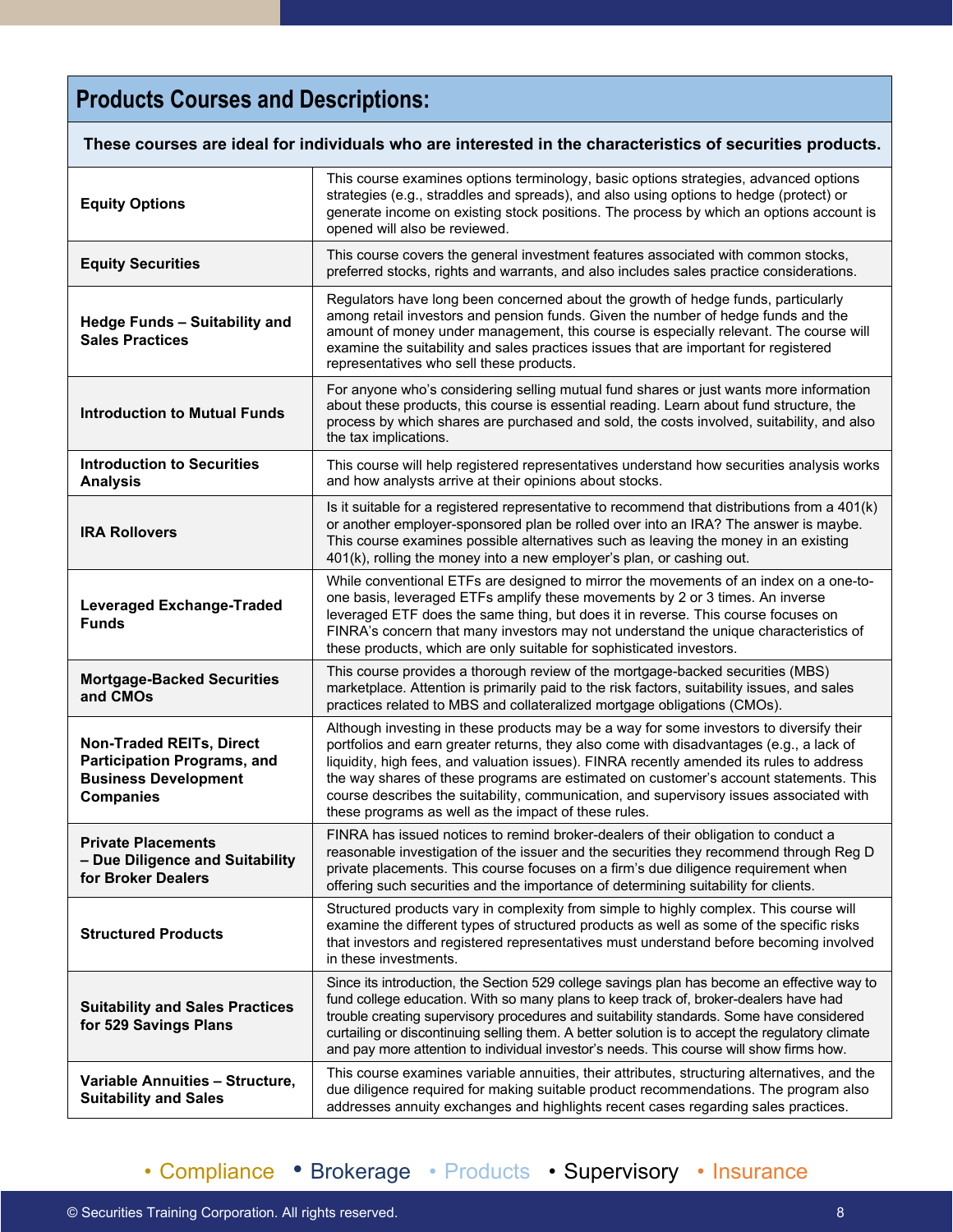## **Supervisory Courses and Descriptions:**

#### **These courses are ideal for individuals who serve in a supervisory capacity.**

| <b>Corporate Culture and</b><br><b>Supervision - FINRA</b><br><b>Enforcement Actions</b>                                            | FINRA will deal harshly with broker-dealers that fail to supervise the activities of their<br>personnel. In addition to fines, a supervisor may be suspended from working for a<br>brokerage firm or from holding a supervisory position. This course covers recent actions<br>taken by regulators and the lessons that supervisors are expected to learn from them.                                                                                                                             |
|-------------------------------------------------------------------------------------------------------------------------------------|--------------------------------------------------------------------------------------------------------------------------------------------------------------------------------------------------------------------------------------------------------------------------------------------------------------------------------------------------------------------------------------------------------------------------------------------------------------------------------------------------|
| <b>Detecting Rogue Traders</b><br>- Red Flags for Supervisors                                                                       | Due to several recent cases involving allegations of unauthorized or "rogue" trading which<br>have resulted in substantial losses by firms in both the U.S. and overseas, many FINRA<br>firms are conducting comprehensive reviews of their internal controls and risk<br>management systems that are designed to prevent this type of activity. This course will<br>examine the different approaches that firms can take to combat this growing problem.                                        |
| <b>Digital Communications</b>                                                                                                       | The broad array of formats for digital communications, as well as devices that use those<br>formats, have created multiple challenges for regulators and firms. This course will<br>address the current rules for digital communications and the steps that firms are required<br>to take to filter and retain this wave of information.                                                                                                                                                         |
| <b>FINRA Enforcement Actions</b><br>- Red Flags for Supervisors                                                                     | This course covers potential red flags that may be encountered by supervisors when they<br>perform their responsibilities. This includes opening accounts, reviewing account activity,<br>using exception reports, reviewing order tickets, validating client instructions, and<br>monitoring their representatives' outside business activities.                                                                                                                                                |
| <b>Fixed-Income Trade</b><br><b>Surveillance</b>                                                                                    | This course examines the prohibited activities that trade surveillance professionals in the<br>bond market seek to identify. Activities include unfair prices, quotes and trades that are<br>not bona fide, trades that violate best execution standards, excessive markups,<br>markdowns and commissions, price collusion, and trading ahead of customer's orders.                                                                                                                              |
| <b>SEC Rule 15a-6</b>                                                                                                               | Rule 15a-6 allows foreign broker-dealers-particularly those with chaperoning<br>arrangements-to access U.S. investors. This course will examine chaperoning<br>arrangements and the specific requirements that must be met to avoid registration.                                                                                                                                                                                                                                                |
| <b>Suitability and Sales Practices</b><br>for 529 Savings Plans                                                                     | Since its introduction, the Section 529 college savings plan has become an effective way to<br>fund college education. With so many plans to keep track of, broker-dealers have had<br>trouble creating supervisory procedures and suitability standards. Some have considered<br>curtailing or discontinuing selling them. A better solution is to accept the regulatory climate<br>and pay more attention to individual investor's needs. This course will show firms how.                     |
| <b>Supervision for Institutional</b><br><b>Managers</b>                                                                             | This course provides an overview of the supervisory issues that institutional managers<br>face along with the tools that they have at their disposal to deal with them. Included are<br>potential red-flag case studies to illustrate real and potential problems that are likely to<br>arise and how a manager may resolve them.                                                                                                                                                                |
| <b>Supervision of Remote</b><br><b>Employees</b>                                                                                    | The COVID-19 Pandemic has created unprecedented challenges for all forms of<br>business, including the securities industry. Many broker-dealers were compelled to close<br>their offices to help control the spread of the disease and abruptly transition their staff to<br>working remotely. This course will address some of the temporary relief measures that<br>regulators have provided and will examine some steps being taken by firms to adequately<br>supervise their remote workers. |
| Variable Annuities - Structure,<br><b>Suitability and Sales Practices</b><br>and NYSE Insurance<br><b>Regulation 187 (combined)</b> | This course examines the products that are a significant focus of NYSE Insurance<br>Regulation 187 but will also review the regulation itself. The first part covers how variable<br>annuities work, how their units are priced, along with suitability and sales practice issues.<br>The second part describes how the New York State Department of Financial Services<br>(NYDFS) has amended its regulation governing the suitability of annuity transactions.                                 |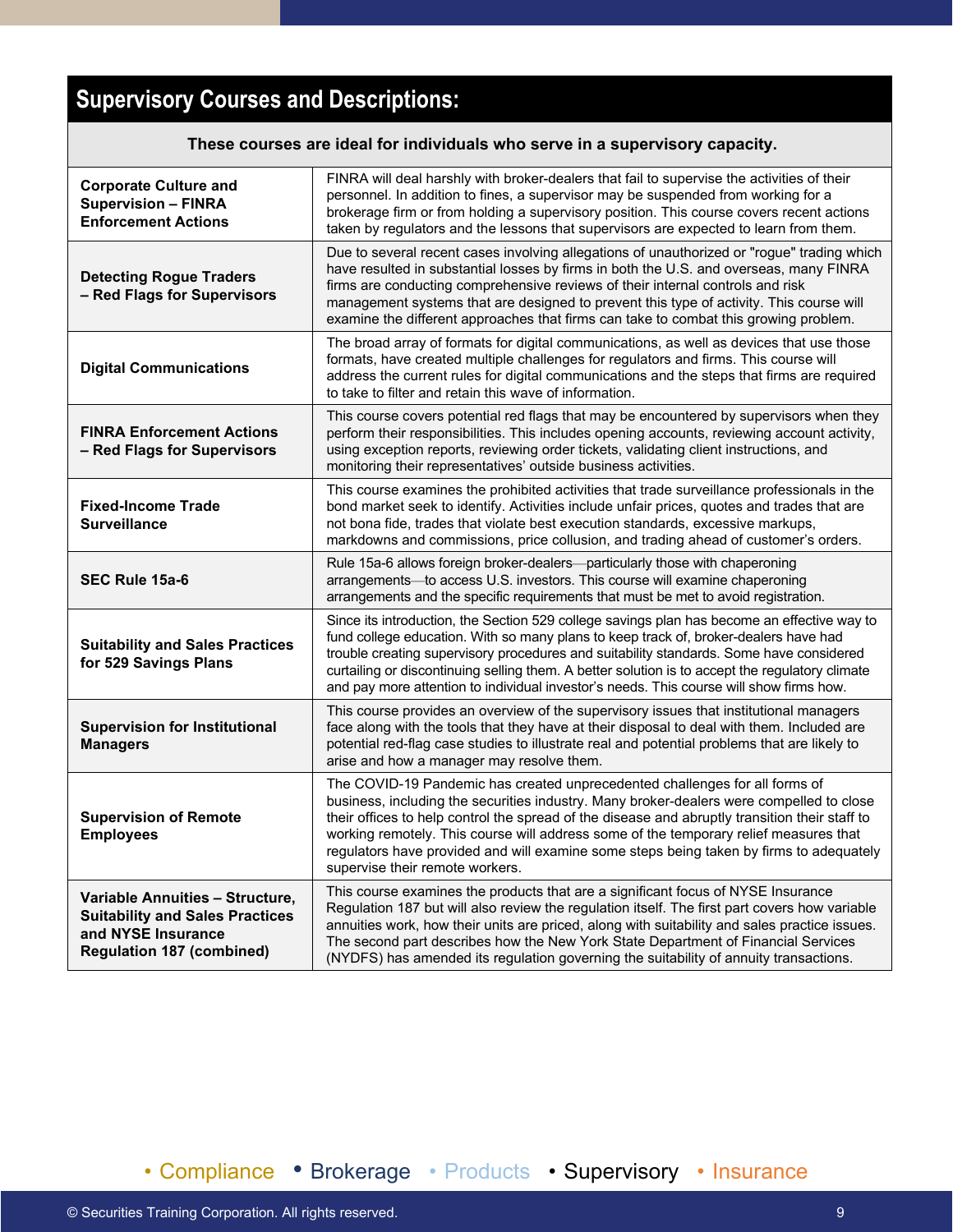## **Insurance Courses and Descriptions:**

| These courses are ideal for individuals who operate in the insurance industry.                                                      |                                                                                                                                                                                                                                                                                                                                                                                                                                                                                           |
|-------------------------------------------------------------------------------------------------------------------------------------|-------------------------------------------------------------------------------------------------------------------------------------------------------------------------------------------------------------------------------------------------------------------------------------------------------------------------------------------------------------------------------------------------------------------------------------------------------------------------------------------|
| <b>AML for Insurance</b><br><b>Professionals</b>                                                                                    | Anti-money laundering concerns exist in all types of business. This course will examine<br>how insurance companies that underwrite or issue certain products (e.g., annuities and<br>permanent life insurance policies) that may pose a higher risk of money laundering are<br>required to comply with AML program requirements.                                                                                                                                                          |
| <b>Deferred Variable Annuities</b><br>- Suitability and Supervision<br>(FINRA Rule 2330)                                            | Complexity and popularity make variable annuities an important issue on the regulatory<br>agenda. Unfortunately, concerns about the way variable annuities are sold persist, as do<br>customer complaints. This course focuses on FINRA Rule 2330 and how it places new<br>obligations and reinforces existing obligations on firms as well as their registered<br>representatives and registered principals.                                                                             |
| <b>Mutual Fund Sales Charge</b><br><b>Discounts and Fee Waivers</b>                                                                 | Sales charges and 12b-1 fees can have a significant impact on an investor's return. This<br>course examines what registered representatives need to understand about how sales<br>charges work, the different ways that clients may qualify for discounts, and which share<br>classes are most suitable for different investors.                                                                                                                                                          |
| <b>NYSE Insurance</b><br><b>Regulation 187</b>                                                                                      | The New York State Department of Financial Services (NYDFS) amended the regulation<br>that governs the suitability of annuity transactions (Regulation 187) and renamed it<br>"Suitability and Best Interests in Life Insurance and Annuity Transactions." This course<br>will focus on how only the interests of the consumer may be considered in making<br>recommendations. A producer's receipt of compensation or other incentives is not<br>permitted to influence recommendations. |
| <b>Seniors and Variable Annuities</b>                                                                                               | Trillions of dollars have accumulated in the retirement accounts of baby-boomers who will<br>soon be making the transition from gathering assets to preserving them. This course will<br>examine whether variable annuities should be a part of end-of-life planning for seniors.                                                                                                                                                                                                         |
| The SEC Share Class Initiative                                                                                                      | As fiduciaries, it's important for investment advisers to understand their obligation to<br>recommend the share class that represents the best offer for their clients. This course will<br>identify the different types of share classes, breakpoints, waivers, sales charges, and<br>12b-1 fees that are associated with them.                                                                                                                                                          |
| <b>Variable Annuities and</b><br><b>Variable Life</b>                                                                               | This course provides an extensive analysis of the characteristics of variable annuities and<br>variable life insurance products.                                                                                                                                                                                                                                                                                                                                                          |
| Variable Annuities - Structure,<br><b>Suitability and Sales Practices</b>                                                           | This course examines variable annuities, their attributes, structuring alternatives, and the<br>due diligence required for making suitable product recommendations. The program also<br>addresses annuity exchanges and highlights recent cases regarding sales practices.                                                                                                                                                                                                                |
| Variable Annuities - Structure,<br><b>Suitability and Sales Practices</b><br>and NYSE Insurance<br><b>Regulation 187 (combined)</b> | This course examines the products that are a significant focus of NYSE Insurance<br>Regulation 187 but will also review the regulation itself. The first part covers how variable<br>annuities work, how their units are priced, along with suitability and sales practice issues.<br>The second part describes how the New York State Department of Financial Services<br>(NYDFS) has amended its regulation governing the suitability of annuity transactions.                          |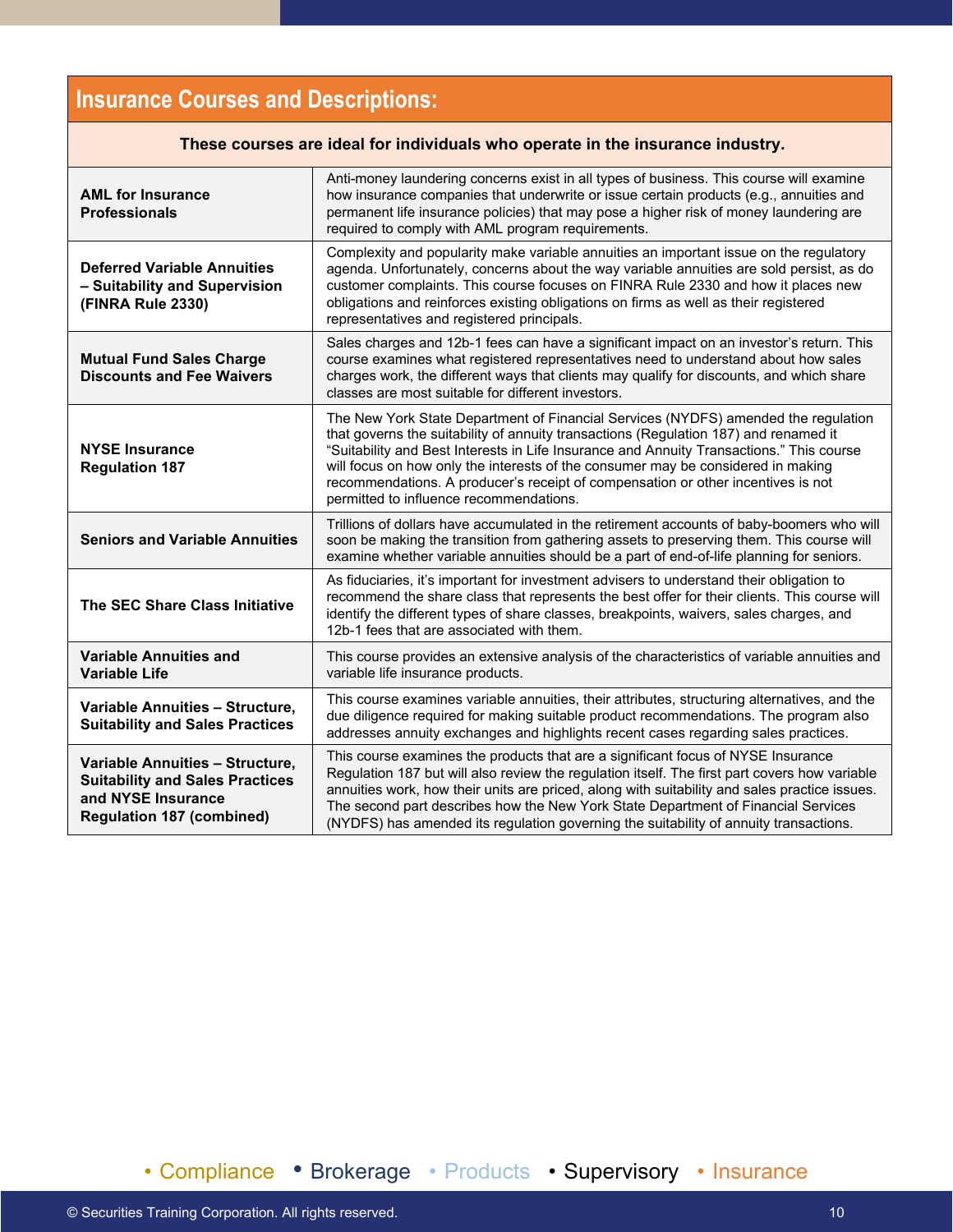## **STC can offer the following additional services:**

**Purchase STC course content that's able to be used on your own LMS.** Does your firm have its own LMS, but needs a course that's offered by STC? If a firm purchases any course that's listed in STC's catalog, a file will be delivered which can then be uploaded onto the firm's LMS.

**Host your own course on our LMS. Does your firm want to host some of its proprietary courses on STC's LMS?** STC can take a firm's content and upload the course on its LMS. This can be used as either an alternative or a supplement to STC's course offerings.

**Need a course that's not listed in the catalog?** STC can create a course that's based on your firm's needs. Our experienced staff of content writers can create a course that's relevant to your firm regardless of whether it's a compliance issue or a securities product.

### **Online Tracking and Reporting**

Our comprehensive recordkeeping and reporting services lessen the time-consuming burden of tracking and documentation. With our online delivery, STC provides seamless tracking that keeps you in control of your training. Diagnostic reports are easily retrievable from your desktop in just a few keystrokes.

## Getting Started

For more information on STC's Firm Element CE or to schedule a demo of our industry-leading programs, please contact us at:

Customer Support 800-STC-1223 | info@stcusa.com | Click [here](http://www.stcusa.com/) for more information

#### **New York Headquarters** 123 William Street –  $7<sup>th</sup>$  Floor New York, NY 10038 800-STC-1223